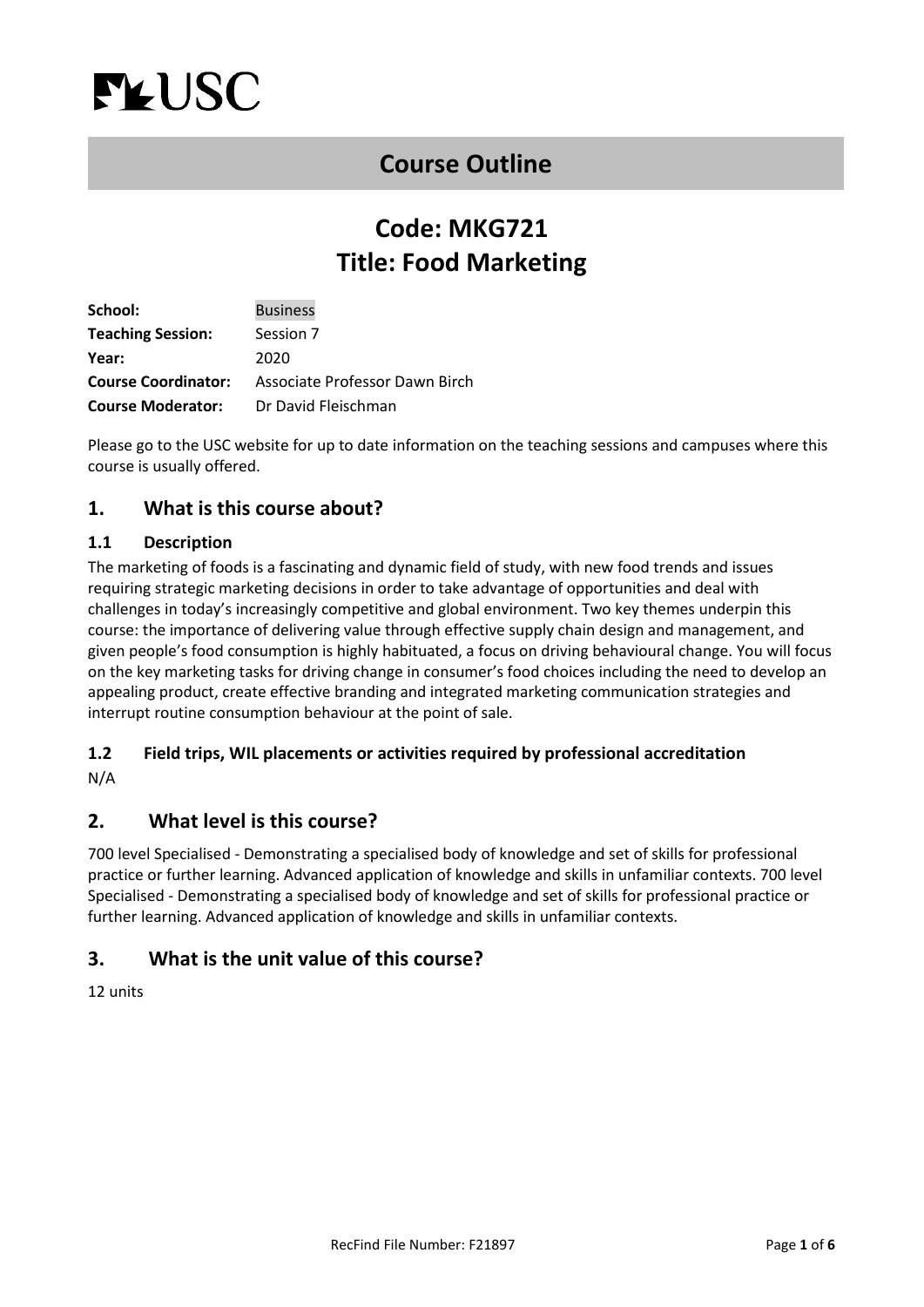## **4. How does this course contribute to my learning?**

| <b>Specific Learning Outcomes</b><br>On successful completion of this course,<br>you should be able to:                                  | <b>Assessment tasks</b><br>You will be assessed on the<br>learning outcomes in<br>task/s: | <b>Graduate Qualities or</b><br><b>Professional Standards mapping</b><br>Completing these tasks<br>successfully will contribute to: |
|------------------------------------------------------------------------------------------------------------------------------------------|-------------------------------------------------------------------------------------------|-------------------------------------------------------------------------------------------------------------------------------------|
| Demonstrate knowledge of<br>contemporary/developing food<br>trends/issues and implications for the<br>food industry.                     | 1                                                                                         | Empowered.<br>Creative and critical thinking<br>Career adaptive                                                                     |
| Demonstrate knowledge of food supply<br>chain design and management.                                                                     | 2                                                                                         | Knowledge<br>Empowered<br>Career adaptive                                                                                           |
| Demonstrate the ability to apply critical<br>and creative thinking in developing<br>marketing strategies in a food<br>marketing context. | $\overline{2}$                                                                            | Creative and critical thinking                                                                                                      |
| Demonstrate effective communication<br>skills in a food marketing context.                                                               | 1 and $2$                                                                                 | Communication                                                                                                                       |

## **5. Am I eligible to enrol in this course?**

Refer to th[e USC Glossary of terms](http://www.usc.edu.au/learn/the-usc-experience/study-locations/study-at-caboolture/glossary-of-terms) for definitions of "pre-requisites, co-requisites and anti-requisites".

### **5.1 Enrolment restrictions**

Must be enrolled in a Postgraduate program.

**5.2 Pre-requisites**

Nil

**5.3 Co-requisites**

Nil

**5.4 Anti-requisites**

Nil

**5.5 Specific assumed prior knowledge and skills (where applicable)**

N/A

## **6. How am I going to be assessed?**

### **6.1 Grading scale**

Standard – High Distinction (HD), Distinction (DN), Credit (CR), Pass (PS), Fail (FL)Standard – High Distinction (HD), Distinction (DN), Credit (CR), Pass (PS), Fail (FL)

#### **6.2 Details of early feedback on progress**

Feedback will be provided for Task 1. Students will be given feedback in class and via the discussion board.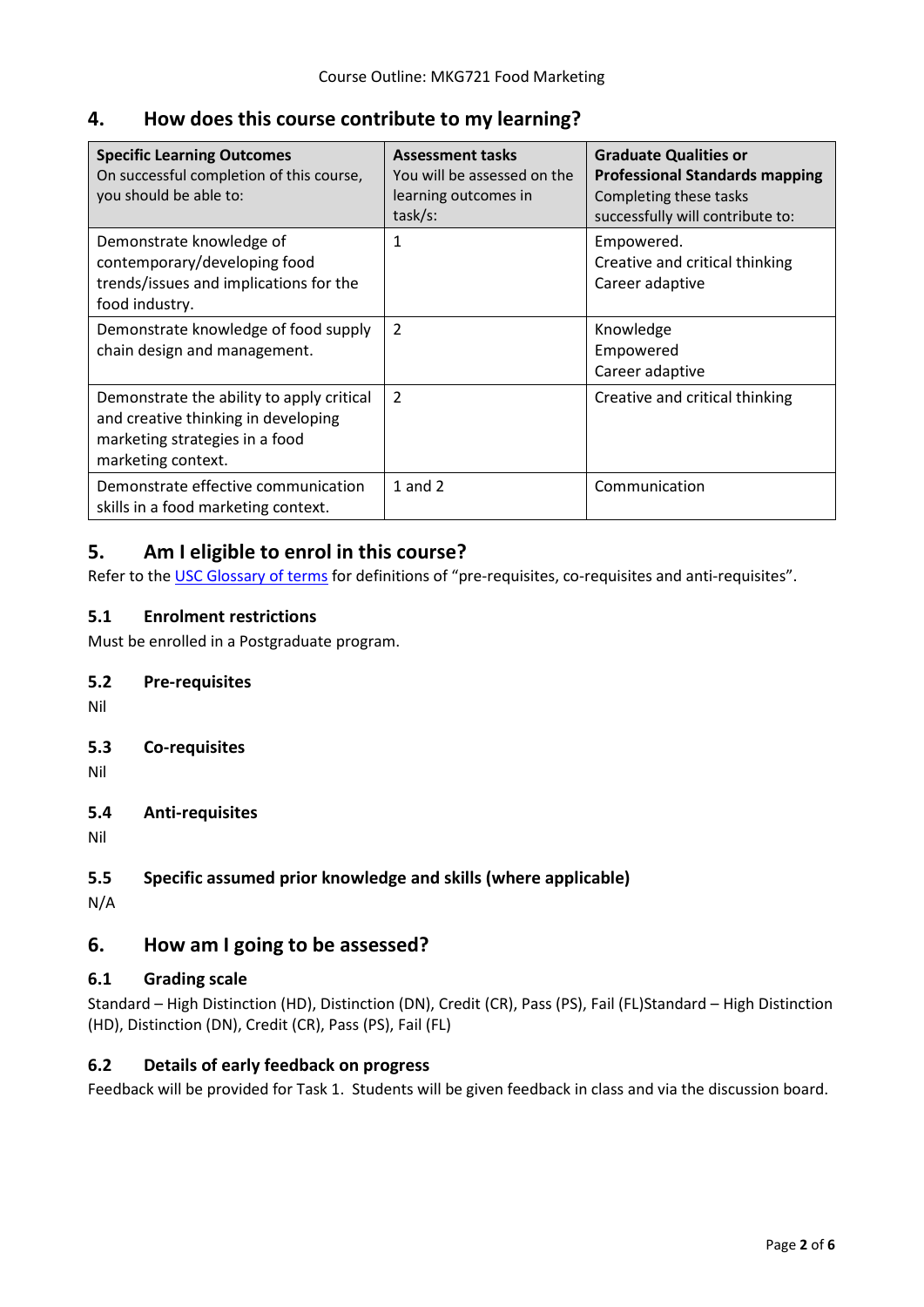| <b>Task</b><br>No. | Assessment<br><b>Product</b> | <b>Individual</b><br>or Group | <b>Weighting</b><br>% | What is the<br>duration /<br>length? | When<br>should I<br>submit? | Where should I<br>submit it? |
|--------------------|------------------------------|-------------------------------|-----------------------|--------------------------------------|-----------------------------|------------------------------|
| 1                  | Artefact -                   | Individual                    | 30%                   | 10 slides                            | Week 3,                     | <b>Online Assignment</b>     |
|                    | Creative, and                |                               |                       |                                      | Thursday                    | Submission with              |
|                    | <b>Written Piece</b>         |                               |                       |                                      | 5pm (AEST)                  | Plagiarism check             |
| 2                  | Report                       | Individual                    | 70%                   | 4,000 words                          | Week 7,                     | <b>Online Assignment</b>     |
|                    |                              |                               |                       |                                      | Thursday                    | Submission with              |
|                    |                              |                               |                       |                                      | 5pm (AEST)                  | Plagiarism check             |
|                    |                              |                               | 100%                  |                                      |                             |                              |

#### **6.3 Assessment tasks**

#### **Assessment 1: Contemporary/developing food marketing trends/issue**

| Goal:           | The purpose of this task is for you to evaluate two contemporary/developing trends/issues<br>in food marketing (one related to a new food product and one related to changing food                                                                                                                                                                                                                                                                |  |  |
|-----------------|---------------------------------------------------------------------------------------------------------------------------------------------------------------------------------------------------------------------------------------------------------------------------------------------------------------------------------------------------------------------------------------------------------------------------------------------------|--|--|
|                 | technology) and discuss challenges and opportunities for the food industry                                                                                                                                                                                                                                                                                                                                                                        |  |  |
| <b>Product:</b> | Artefact - Creative, and Written Piece                                                                                                                                                                                                                                                                                                                                                                                                            |  |  |
| Format:         | This is an individual assessment                                                                                                                                                                                                                                                                                                                                                                                                                  |  |  |
|                 | Please access the assessment area in Blackboard for more information                                                                                                                                                                                                                                                                                                                                                                              |  |  |
| Criteria:       | identification and analysis of two (2) contemporary/developing food trends/issues (one<br>$\bullet$<br>related to a new food product and one related to changing food technology)<br>evaluation of challenges and opportunities arising for the food industry<br>$\bullet$<br>application of relevant secondary data<br>$\bullet$<br>written communication and layout of a PowerPoint presentation including accurate<br>$\bullet$<br>referencing |  |  |

#### **Assessment Task 2: Food marketing strategy**

| Goal:            | To apply knowledge of theories, principles and concepts of food supply chain design and<br>management and develop a food marketing strategy for a new food product that has been<br>developed or modified to reflect a contemporary or developing trend/issue in food<br>marketing.                                                                                                                                                                                                                                                                                                                                                                                                                                                 |  |  |
|------------------|-------------------------------------------------------------------------------------------------------------------------------------------------------------------------------------------------------------------------------------------------------------------------------------------------------------------------------------------------------------------------------------------------------------------------------------------------------------------------------------------------------------------------------------------------------------------------------------------------------------------------------------------------------------------------------------------------------------------------------------|--|--|
| <b>Product:</b>  | Report                                                                                                                                                                                                                                                                                                                                                                                                                                                                                                                                                                                                                                                                                                                              |  |  |
| Format:          | This is an individual assessment.                                                                                                                                                                                                                                                                                                                                                                                                                                                                                                                                                                                                                                                                                                   |  |  |
|                  | Please access the assessment area in Blackboard for more information.                                                                                                                                                                                                                                                                                                                                                                                                                                                                                                                                                                                                                                                               |  |  |
| <b>Criteria:</b> | identification and profiling of one key market segment for the new or modified food<br>$\bullet$<br>product<br>application of knowledge of consumer decision making for the product category<br>$\bullet$<br>development of a marketing strategy for a new or modified food product (positioning,<br>$\bullet$<br>product, branding and price) for one key market segment<br>application of knowledge of food supply chain design and management<br>$\bullet$<br>recommendation of strategies to interrupt routine behaviour at the point of sale<br>$\bullet$<br>application of relevant secondary data<br>$\bullet$<br>demonstration of effective written communication and accurate referencing in report<br>$\bullet$<br>format |  |  |

## **7. Directed study hours**

A 12-unit course will have a total of 150 learning hours which will include directed study hours, independent learning and completion of assessable tasks. Total student workload is calculated at 12.5 learning hours per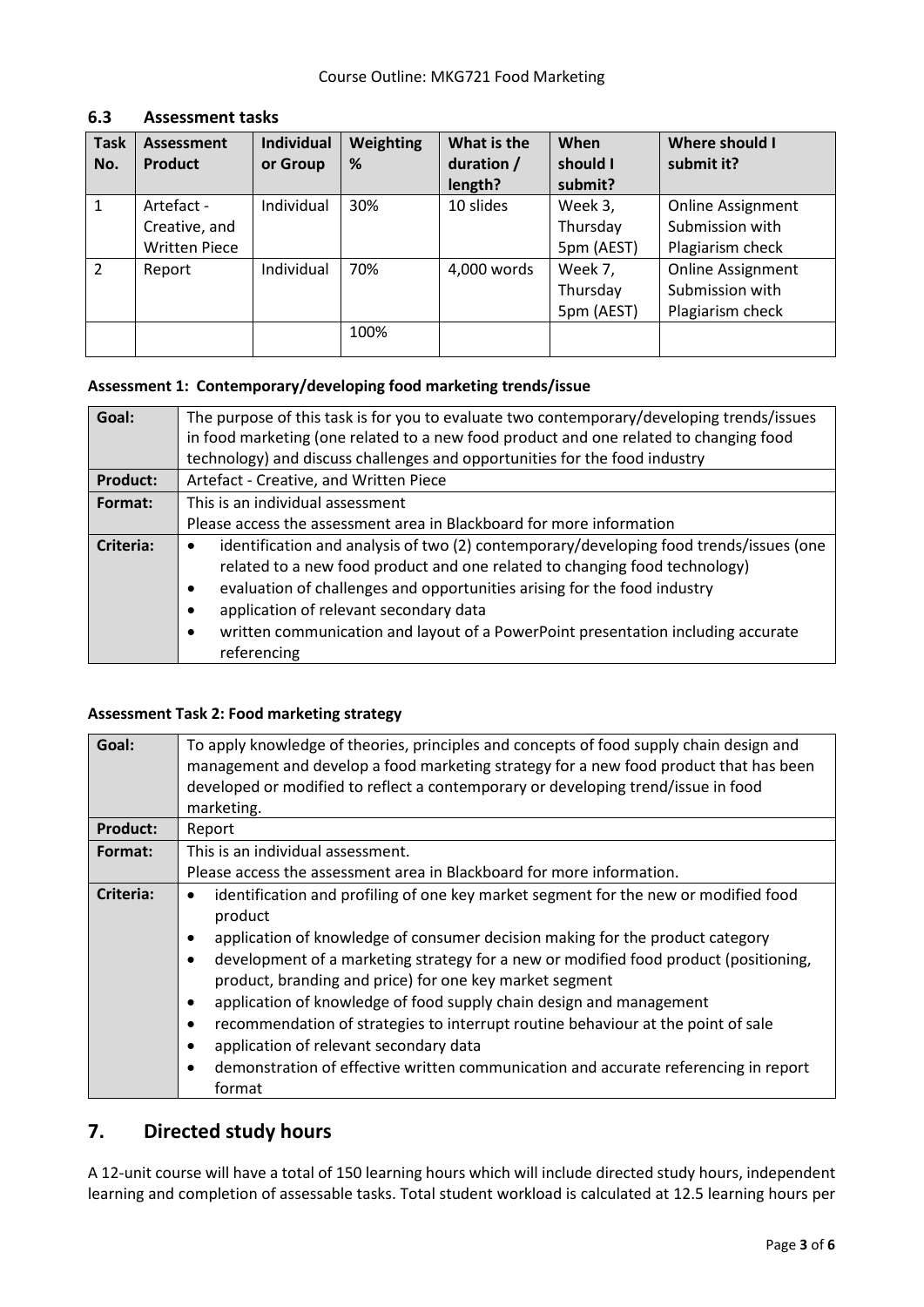one unit. This will consist 2 hours of interactive Zoom sessions for each module plus 1 hour of digital learning material per module. This will occur twice weekly. An additional 19 hours of independent study on average per teaching week (including online learning guide, recorded lecture topics, embedded digital content, course readings and development of assessment items) is required.

### **8. What resources do I need to undertake this course?**

Please note that course information, including specific information of recommended readings, learning activities, resources, weekly readings, etc. are available on the course Blackboard site. Please log in as soon as possible.

### **8.1 Prescribed text(s) or course reader**

Nil

### **8.2 Specific requirements**

N/A

### **9. How are risks managed in this course?**

Health and safety risks for this course have been assessed as low. Health and safety risks for this course have been assessed as low.

It is your responsibility as a student to review course material, search online, discuss with lecturers and peers, and understand the health and safety risks associated with your specific course of study. It is also your responsibility to familiarise yourself with the University's general health and safety principles by reviewing the [online Health Safety and Wellbeing training](https://online.usc.edu.au/webapps/blackboard/content/listContentEditable.jsp?content_id=_632657_1&course_id=_14432_1) module for students, and following the instructions of the University staff.

## **10. What administrative information is relevant to this course?**

### **10.1 Assessment: Academic Integrity**

Academic integrity is the ethical standard of university participation. It ensures that students graduate as a result of proving they are competent in their discipline. This is integral in maintaining the value of academic qualifications. Each industry has expectations and standards of the skills and knowledge within that discipline and these are reflected in assessment.

Academic integrity means that you do not engage in any activity that is considered to be academic fraud; including plagiarism, collusion or outsourcing any part of any assessment item to any other person. You are expected to be honest and ethical by completing all work yourself and indicating in your work which ideas and information were developed by you and which were taken from others. You cannot provide your assessment work to others. You are also expected to provide evidence of wide and critical reading, usually by using appropriate academic references.

In order to minimise incidents of academic fraud, this course may require that some of its assessment tasks, when submitted to Blackboard, are electronically checked through SafeAssign. This software allows for text comparisons to be made between your submitted assessment item and all other work that SafeAssign has access to.

#### **10.2 Assessment: Additional requirements**

#### **Eligibility for Supplementary Assessment**

Your eligibility for supplementary assessment in a course is dependent of the following conditions applying:

- a) The final mark is in the percentage range 47% to 49.4%
- b) The course is graded using the Standard Grading scale
- c) You have not failed an assessment task in the course due to academic misconduct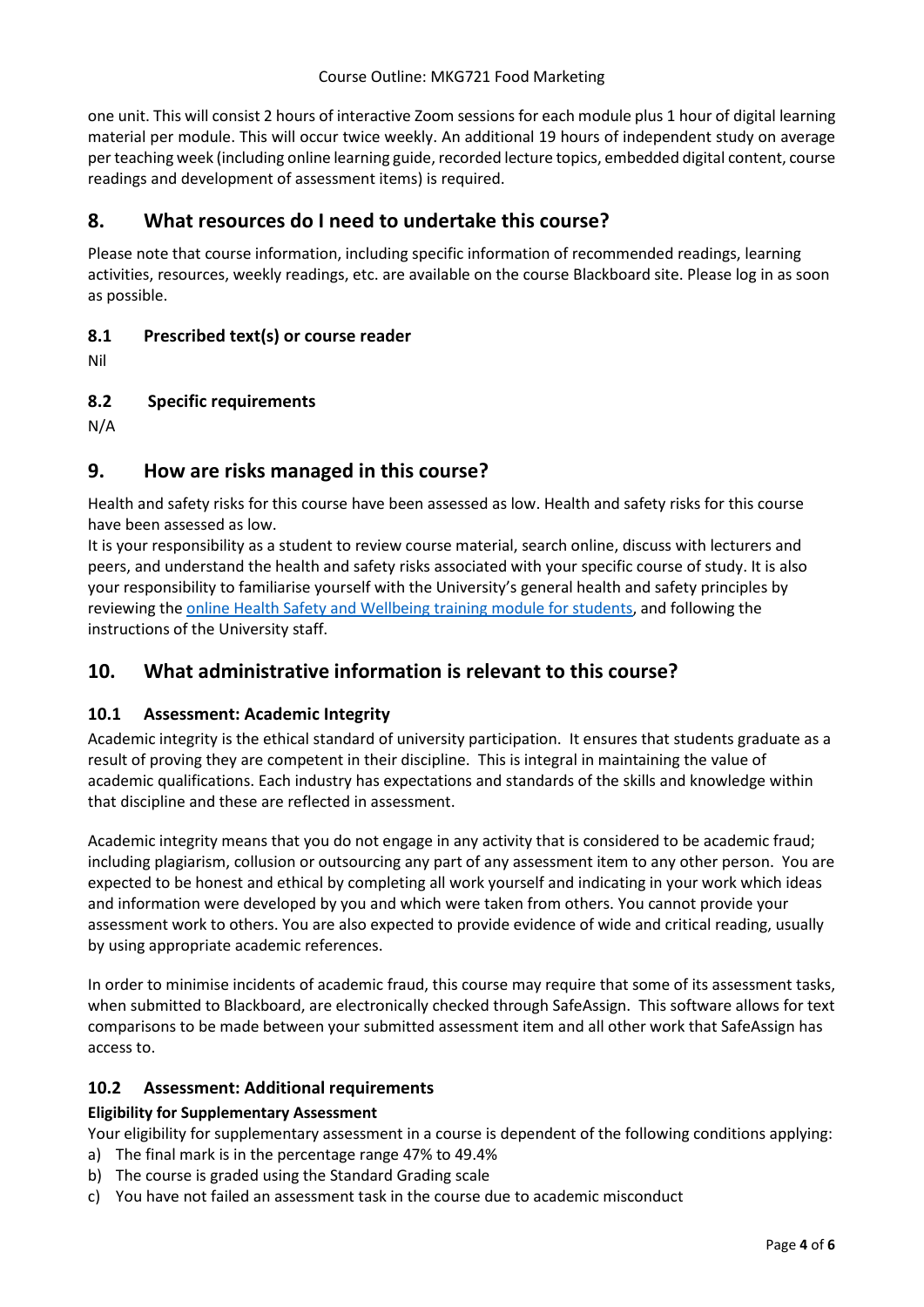#### **10.3 Assessment: Submission penalties**

Late submission of assessment tasks will be penalised at the following maximum rate:

- 5% (of the assessment task's identified value) per day for the first two days from the date identified as the due date for the assessment task.
- 10% (of the assessment task's identified value) for the third day
- 20% (of the assessment task's identified value) for the fourth day and subsequent days up to and including seven days from the date identified as the due date for the assessment task.
- A result of zero is awarded for an assessment task submitted after seven days from the date identified as the due date for the assessment task.

Weekdays and weekends are included in the calculation of days late.

To request an extension, you must contact your Course Coordinator and supply the required documentation to negotiate an outcome.

### **10.4 Study help**

In the first instance, you should contact your tutor, then the Course Coordinator. Additional assistance is provided to all students through Academic Skills Advisers. To book an appointment or find a drop-in session go to [Student](https://studenthub.usc.edu.au/) Hub.

Contact Student Central for further assistance: +61 7 5430 2890 or [studentcentral@usc.edu.au](mailto:studentcentral@usc.edu.au)

#### **10.5 Wellbeing Services**

Student Wellbeing Support Staff are available to assist on a wide range of personal, academic, social and psychological matters to foster positive mental health and wellbeing for your success. Student Wellbeing is comprised of professionally qualified staff in counselling, health and disability Services.

Ability Advisers ensure equal access to all aspects of university life. If your studies are affected by a disability, mental health issue, learning disorder, injury or illness, or you are a primary carer for someone with a disability, [AccessAbility Services](https://www.usc.edu.au/learn/student-support/accessability-services/documentation-requirements) can provide assistance, advocacy and reasonable academic adjustments.

To book an appointment with either service go to [Student Hub,](https://studenthub.usc.edu.au/students/login?ReturnUrl=%2f) email [studentwellbeing@usc.edu.au](mailto:studentwellbeing@usc.edu.au) or [accessability@usc.edu.au](mailto:accessability@usc.edu.au) or call 07 5430 1226

#### **10.6 Links to relevant University policy and procedures**

For more information on Academic Learning & Teaching categories including:

- Assessment: Courses and Coursework Programs
- Review of Assessment and Final Grades
- Supplementary Assessment
- Administration of Central Examinations
- Deferred Examinations
- Student Academic Misconduct
- Students with a Disability

Visit the USC website: <http://www.usc.edu.au/explore/policies-and-procedures#academic-learning-and-teaching>

#### **10.7 General Enquiries**

**In person:**

- **USC Sunshine Coast** Student Central, Ground Floor, Building C, 90 Sippy Downs Drive, Sippy Downs
- **USC Moreton Bay** Service Centre, Ground Floor, Foundation Building, Gympie Road, Petrie
- **USC SouthBank** Student Central, Building A4 (SW1), 52 Merivale Street, South Brisbane